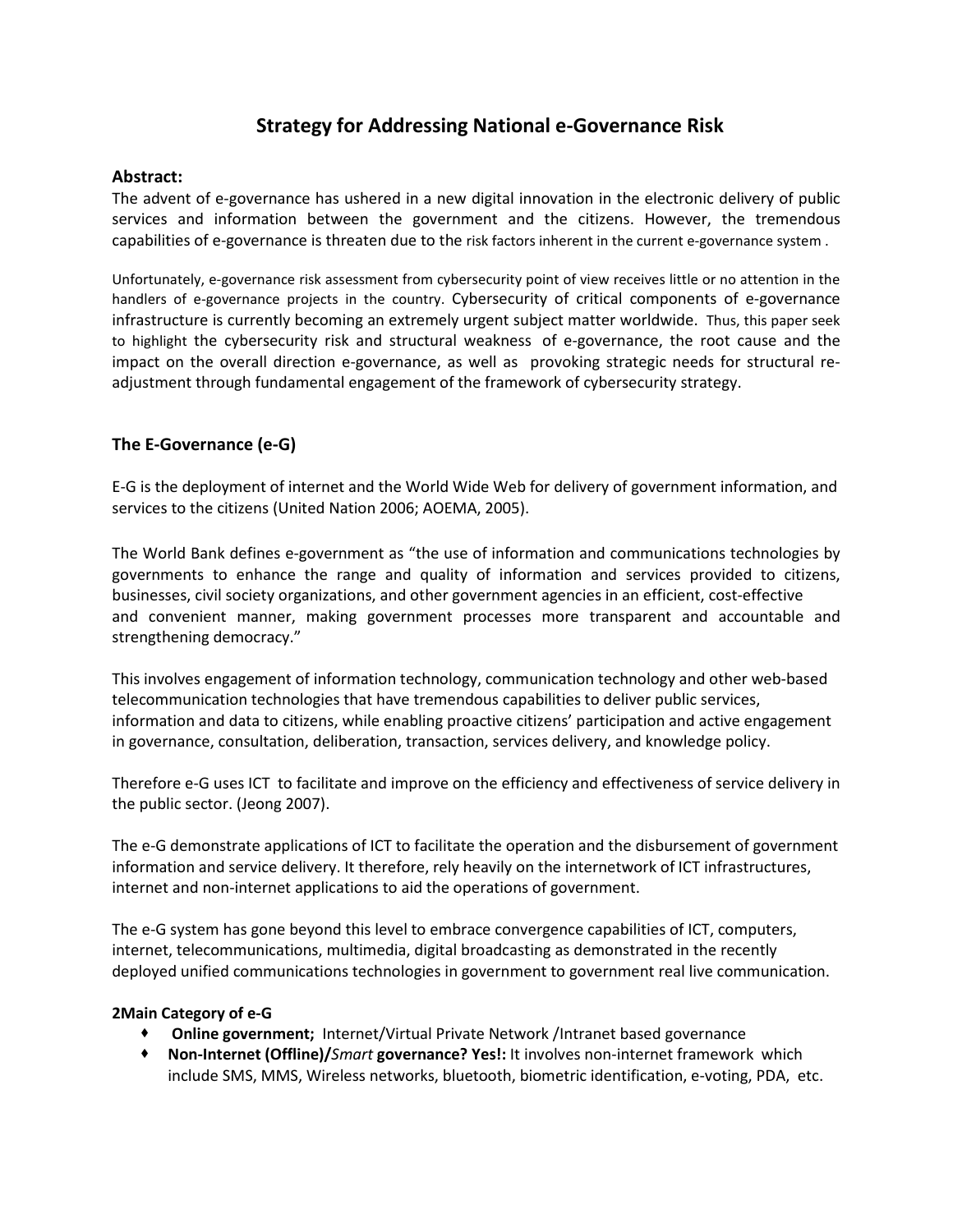### **Operational Scope of e-G**

- Traditionally, e-G is centered around the operations of government
- Currently, e-G now include citizen engagement and participation in governance through the use of ICT to achieve better governance.

## **The Component of e-G**

The e-G is digital interactions which consists of following components

- Governance
- Information and Communication Technology
- **Business process re-engineering i.e the nature of the** service delivery system- cyberspace!
- e-citizen at all levels of government i.e Federal, state, local government and international.

## **Mode of e-G delivery & their Limitations**

- i. Government to Citizens (G2C) Uses CRM principles, where citizen is seen as customers or consumer. E.g Nigerian Immigration Portal
- ii. Government to Business (G2B) Government transaction dealing with contractors/organize private sectors. E.g Nigeria Stock Exchange Portal, CBN portals, e-payment system
- iii. Government to Employees (G2E) E.g Nigeria Pension Scheme System,
- iv. Government to Government (G2G) e.g Unified Communication via a structure dedicated Virtual Private Network. Usually among heads of state,

#### **Strategic Importance of e-G**

- I. Facilitate faster disseminations of government information
- II. Allow users to engage in real life feedback dialogue
- III. Simply government transaction process
- IV. Transform citizen into an active participant in governance
- V. Reduce cost of governance via elimination of physical barrier
- VI. Simplify the process of governance

#### **Outcome of E-Governance**

#### **1. From Government Perspective**

The outcome of e-governance is to **transform** the entire relationship between the public sector and users of public sector through a creative utilization of Electronic delivery system, in a way that strengthen a nation and grow the economy immeasurably in more transparent, cost effective and premeditated way. **How far have we been able to achieve this outcome?**

### **Basis of Evaluation: According to United Nation Public Administration Network's Global e-Governance Readiness Index-** Where is Nigeria's position?

**The** United Nations Public Administration Network conducts a bi-annual e-G survey 191 member states including Nigeria based on two main indicators;

- State of e-government readiness based website assessment, telecommunication infrastructure and human development
- and Extent of e-participation.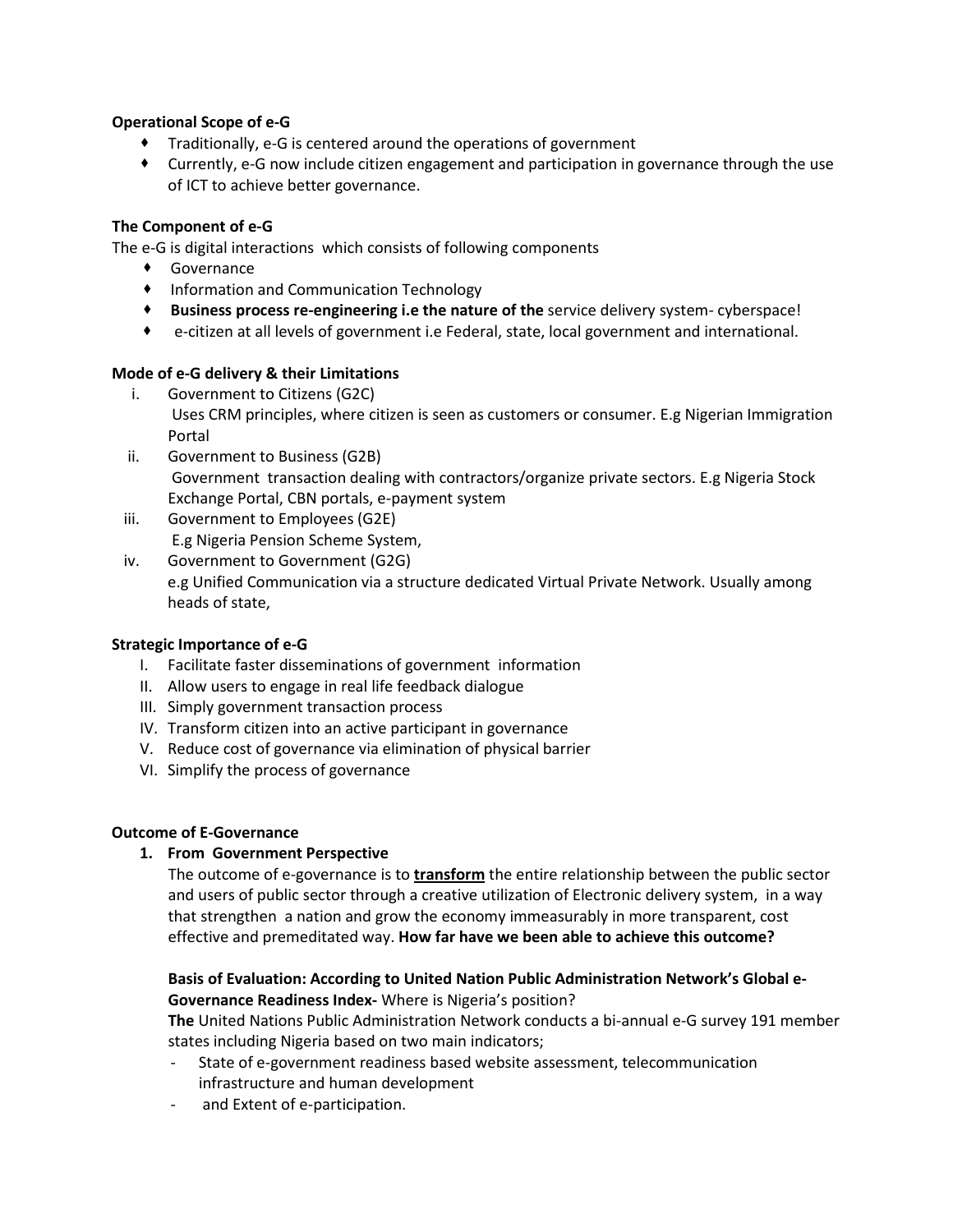*The Verdict: No African country listed among the top 50 countries – UN's 2010 e-Government Readiness Index*

## **2. From Cybersecurity Perspective**

To achieve a **trusted e-services** built and driven on the core principles **Confidentiality, Integrity** and **Availability (CIA)** in a way that focus on the Effectiveness, Efficiency, Flexibility & Transparency which are the overall goals of information security.

**How far have we been able to achieve this outcome? Basis of Evaluation? Not available!**

- Confidentiality i.e protecting sensitive information from unauthorized disclosure or intelligible interception, eavesdropping.
- Integrity: Preserving the accuracy and completeness of information and software; protecting data from unauthorized, unanticipated or unintentional modification
- Availability: Ensuring that information and vital infrastructural services are available when required

## **Critical Success Factors in Trusted E-Governance Delivery Strategy**

To achieve a **trusted e-services**, e-Governance strategy needs to focus on the central principles of Cybersecurity's CIA.

How? .

- The design, development, deployment and maintenance of eGovernance facilities and applications must be built on a sound fundamental framework of Information security.
- Provision of coordinated roadmap, standards, procedures, and central regulatory information security regime for the public sector in Nigeria.
- E-Governance *information*, *data*, *resources* and *infrastructures* must be declare **critical nation assets** that must be secured at all levels covering applications, Infrastructures and operation and Management.
- The provision of trusted e-services should be confidential, and in no way violate the privacy of either the government or the citizens, which would comply with the existing international standards, requirements and relevant legal and statutory policies.
- The citizens must know the information about the available e-services; must be aware of the benefits of these e-services, should be able to locate the e-services easily;
- The e-services must be accessible to all members of the intended target citizens
- The information from the e-G services should be comprehensive, correct, readily available, and easy to understand with readiness to bear the burden of the responsibilities and the consequences of operations .

To protect and secure the "value" of information in e-G, effective information security measures that will limit the e-G risk exposure need to be integrated at the foundation level of e-G design and development, and implemented harmoniously throughout the operational cycle.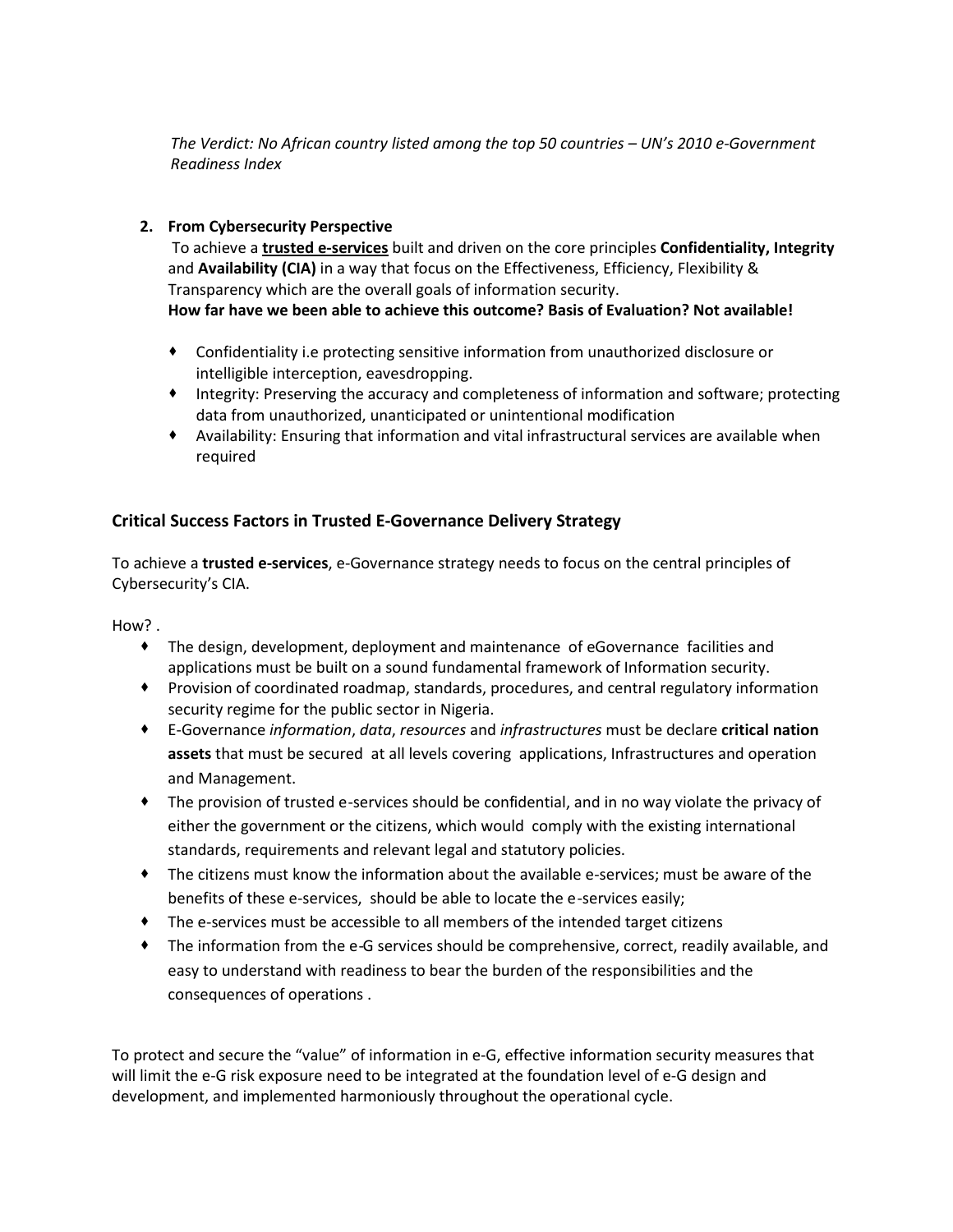## **The E-G Security Risk**

The nature of development and deployment of e-governance in the country, which is based on internet or intranet hosted via Virtual Private Network, has a fatal security risk due to the underestimation of the complexity of threat and vulnerability of e-G network.

The E-Governance in Nigeria has a high level of threat potentials with high level vulnerability rate. i.e Nigeria has a very high risk factor.

Generally speaking, the security risks e-government facing includes the following aspects:

#### What is e-G Threat?

From Information security perspective, threat is any activity that can cause possible danger to the resources, information, data, and operation of e-G system in a manner that would affect the confidentiality, integrity or availability of e-services delivery or system.

| <b>E-Governance Risk Exposure</b>    |                                                                                                                                                                                                                                                                                                                                                                                                                                                                                                                                                                                                            |                                                                                                                                                                  |                                                                                                                                                                                                                                                                                     |
|--------------------------------------|------------------------------------------------------------------------------------------------------------------------------------------------------------------------------------------------------------------------------------------------------------------------------------------------------------------------------------------------------------------------------------------------------------------------------------------------------------------------------------------------------------------------------------------------------------------------------------------------------------|------------------------------------------------------------------------------------------------------------------------------------------------------------------|-------------------------------------------------------------------------------------------------------------------------------------------------------------------------------------------------------------------------------------------------------------------------------------|
| <b>Types of E-G</b>                  | <b>Nature Threat</b>                                                                                                                                                                                                                                                                                                                                                                                                                                                                                                                                                                                       | <b>Ultimate Goal</b>                                                                                                                                             | <b>Mitigation</b>                                                                                                                                                                                                                                                                   |
| <b>Threat</b>                        |                                                                                                                                                                                                                                                                                                                                                                                                                                                                                                                                                                                                            |                                                                                                                                                                  | <b>Strategy</b>                                                                                                                                                                                                                                                                     |
| <b>High Risk</b><br><b>Threats</b>   | Well-resourced, highly-motivated<br>$\bullet$<br>groups of cyber-warriors who are<br>both aggressive and pervasive.<br>Numerous attack vectors including<br>$\bullet$<br>email, social media, and apparent<br>trust paths like those with<br>contractor facilities<br>Use of zero-day attacks and<br>$\bullet$<br>exploitation of weak credentials<br>are common<br>Often referred to as the Advanced<br>$\bullet$<br>Persistent Threat in public media<br>Can be internal or externally<br>$\bullet$<br>perpetuated<br>Infrastructural/natural disasters<br>$\bullet$<br>either by the nature or man made | Attack of national<br>Economy / security<br>Political propaganda<br>Industry espionages<br>Intellectual property<br><b>Backdoor Activitism</b><br>(E.g wikileak) | <b>National</b><br>Cybersecurity<br><b>Readiness &amp;</b><br><b>Response Strategy</b><br><b>Covering the</b><br>following 5<br>measures<br><b>Technical</b><br>Local<br><b>Expertise</b><br><b>National</b><br><b>Structures</b><br>Legal<br><b>High-net</b><br>worth<br>awareness |
| <b>Medium Risk</b><br><b>Threats</b> | Criminals targeting identity and<br>$\bullet$<br>money<br>Varying levels of technical<br>$\bullet$<br>sophistication<br><b>Botnets and Bot Herders</b><br>$\bullet$<br>Usually externally perpetuated<br>$\bullet$                                                                                                                                                                                                                                                                                                                                                                                         | Target individuals or<br>entities, usually for<br>criminal purposes like<br>stealing someone's<br>identity and ultimately<br>their money<br>Target agnostic      | <b>Strong</b><br>enforcement of<br>industry best                                                                                                                                                                                                                                    |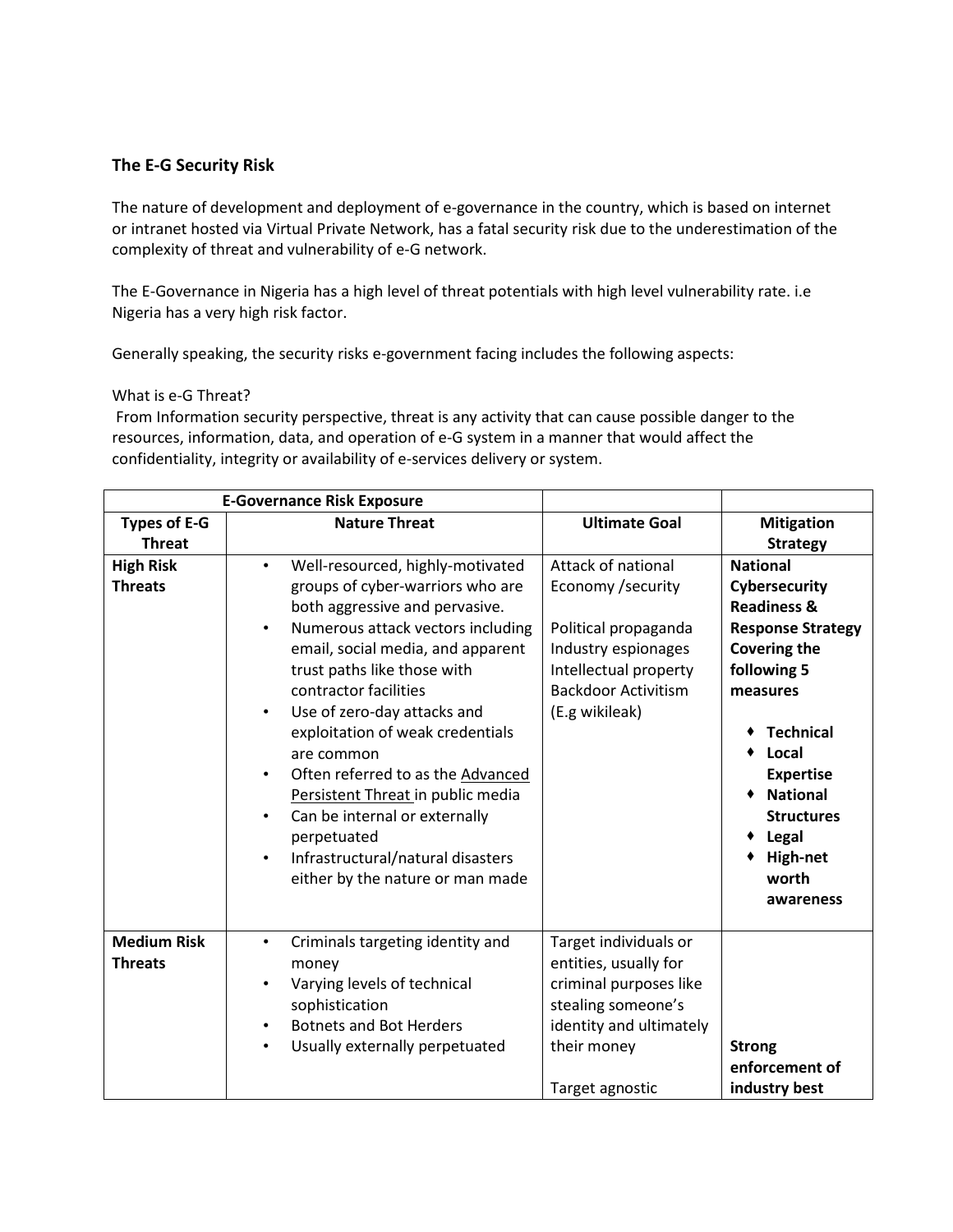|                                   |                                                                                                                                                                                                                                                              | towards Federal<br>government or private<br>company<br>Individuals and groups<br>of varying technical  | practices will help<br>significantly with<br>stopping both Low<br>and Medium Risk<br><b>Threats</b> |
|-----------------------------------|--------------------------------------------------------------------------------------------------------------------------------------------------------------------------------------------------------------------------------------------------------------|--------------------------------------------------------------------------------------------------------|-----------------------------------------------------------------------------------------------------|
| <b>Low Risk</b><br><b>Threats</b> | Standard Internet<br>Pollution/intruders/irritants<br>Threats against every user<br>Unsophisticated but tactical<br>Technical in nature - worms,<br>$\bullet$<br>viruses, script kiddie hackers<br>Can be internal or externally<br>$\bullet$<br>perpetuated | Nuisance variety - do<br>not target specific<br>individuals or entities<br>for any specific<br>purpose |                                                                                                     |

## **What is e-G Vulnerability?**

From Information security perspective, this is a structural weakness cause by critical flaws or errors of technical oversight usually during the design , development, implementation or configuration of e-G system which could be externally or internally exploited by a threat.

Please note:

- Risk exposure is determined where there are existence of threats and vulnerability.
- In e-G, system vulnerabilities are the main doors through which threat can manifest.
- **The major worries of Information Security is not the threat to the e-G, but the massive vulnerabilities of e-G structural component, e.g software flaws, inferior substandard ICT hardware, poor configurations of mission critical system, unregulated policies, etc.**
- **E-G vulnerability are usually hidden and undiscovered**
- **Most unfortunately attacker or criminal are usually smarter than e-G planners. Why? Because they discovered vulnerability faster and long before the e-G planners discover them**

#### **Why Are We Concerned About Cyber Security?**

Our Country cyber landscape is electronically porous, structurally uncoordinated, unprepared and exposed! **On the internet, either online or offline, we are like a structurally exposed glass house with weaken frameworks, and porous windows and doors, with gullible occupants operating within a highly vulnerable environment.**

Absence of sustained commitments across all the government agencies. Hardware, software, security are weakly integrated into the system life cycle.

Strategy to address e-governance risk